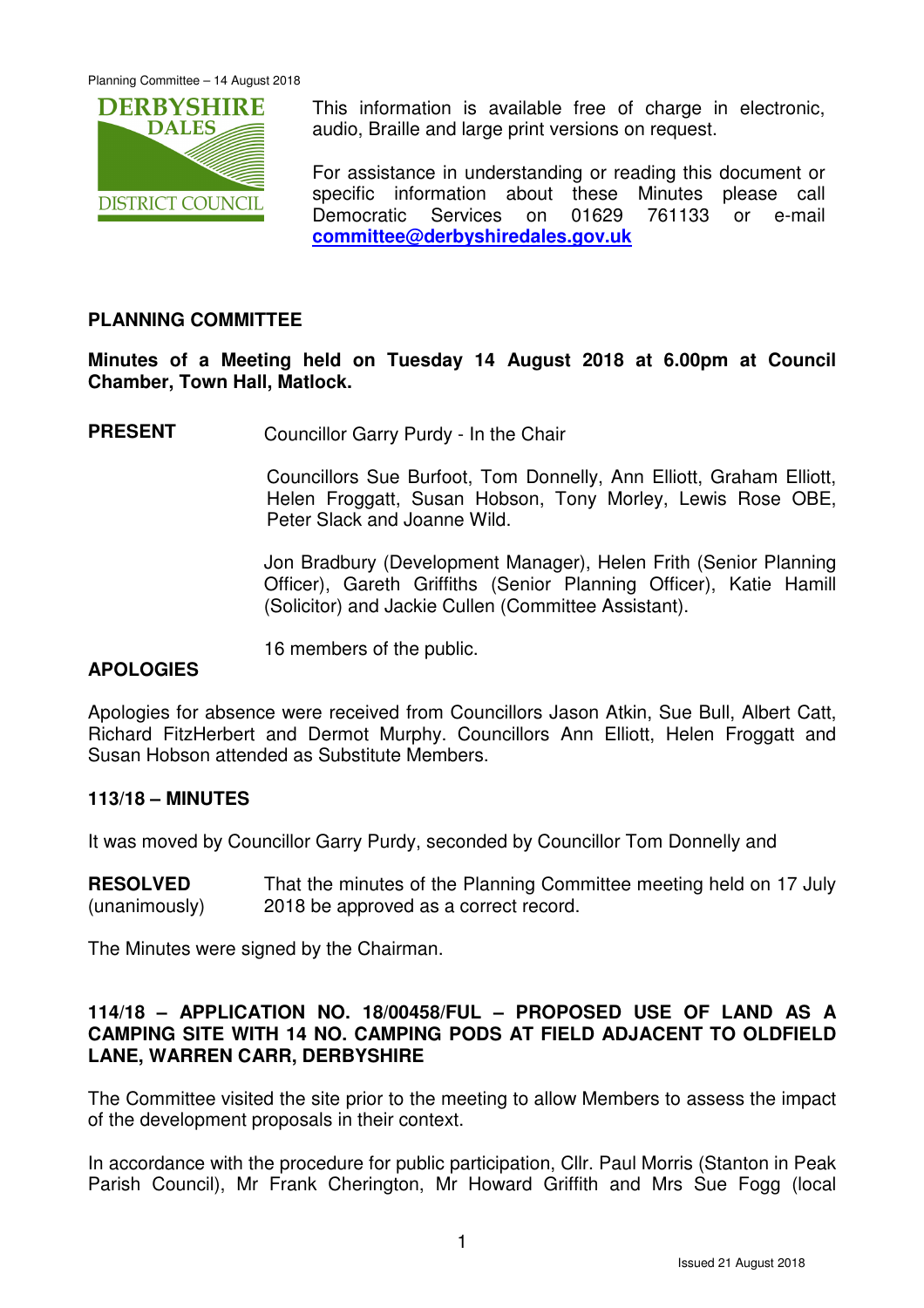residents) spoke against the application; and Mr Roger Yarwood (Agent) spoke in favour of the application.

It was moved by Councillor Joanne Wild, seconded by Councillor Tony Morley and

**RESOLVED** (unanimously) That planning permission be refused for the reasons set out in the report.

#### **115/18 - APPLICATION NO. 18/00547/REM – APPROVAL OF RESERVED MATTERS FOR THE ERECTION OF ONE DWELLING (OUTLINE APPLICATION 17/00995/OUT) AT NORTH PARK FARM, WHITWORTH ROAD, DARLEY DALE**

The Committee visited the site prior to the meeting to allow Members to appreciate the prevailing character and appearance of the area.

Correspondence received after publication of the agenda was distributed at the meeting. This comprised a summary of a letter received from a neighbouring resident regarding the design and setting of the proposed dwelling.

In accordance with the procedure for public participation Mr Roger Yarwood (Agent) spoke in favour of the application.

It was moved by Councillor Joanne Wild, seconded by Councillor Tom Donnelly and

**RESOLVED** (unanimously) That planning permission be refused for the reason set out in the report.

#### **116/18 - APPLICATION NO. 18/00054/FUL – CHANGE OF USE OF GROUND FLOOR FROM D1 TO C3 (RESIDENTIAL USE) AND FIRST FLOOR FROM D1 TO A3 (RESTAURANT/CAFÉ USE) AT WIRKSWORTH BAPTIST CHURCH, COLDWELL STREET, WIRKSWORTH**

The Committee was reminded that this application had been deferred at the meeting in April 2018 for the reason set out in the report. The application had now been re-submitted with further information from the Applicants regarding the marketing of the site and the conclusions of the feasibility study undertaken regarding usage.

Correspondence received after publication of the agenda was distributed at the meeting, comprising a response of 'no comment' from Wirksworth Town Council on the additional information provided.

In accordance with the procedure for public participation Mr Wesley Perry (local resident) spoke against the application and Mr Chris Baillon (Agent) spoke in favour of the application.

It was moved by Councillor Peter Slack, seconded by Councillor Sue Burfoot and

**RESOLVED** (unanimously) That planning permission be granted subject to the conditions set out in the report.